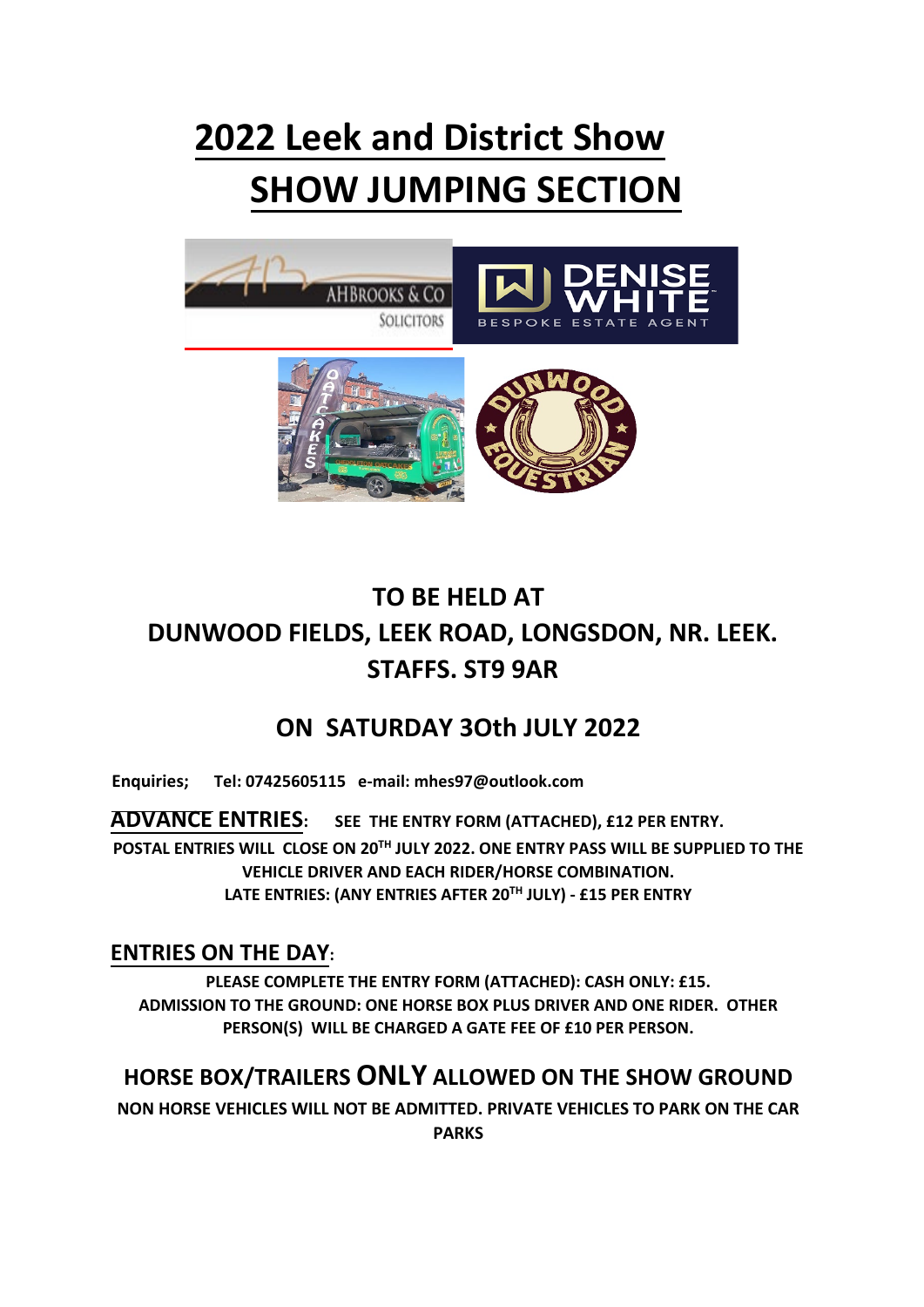







### **PRIZES KINDLY SPONSORED BY** ; **DENISE WHITE BESPOKE ESTATE AGENTS AH BROOKS & CO DUNWOOD EQUESTRIAN MHES EQUES SERVICES CHEDDLETON OATCAKES PRIZES AS FOLLOWS:**

**ROSETTES:** Rosettes: To 6th place in all classes (if sufficient entries classes will be split into junior/senior sections)

### • **£100 cash prize to winner Chase me Charlie**

(kindly sponsored by denise white bespoke estate agents)

### • **£15 cash prize to winner of every class**

(Kindly sponsored by AH Brooks and co solicitors)

- **Cheddleton oatcakes voucher to fastest clear in every class**
- **£20 dunwood equestrian voucher to winners in**

### **every class class/section**

• **£20 equestrian services voucher to winner of every class class/section**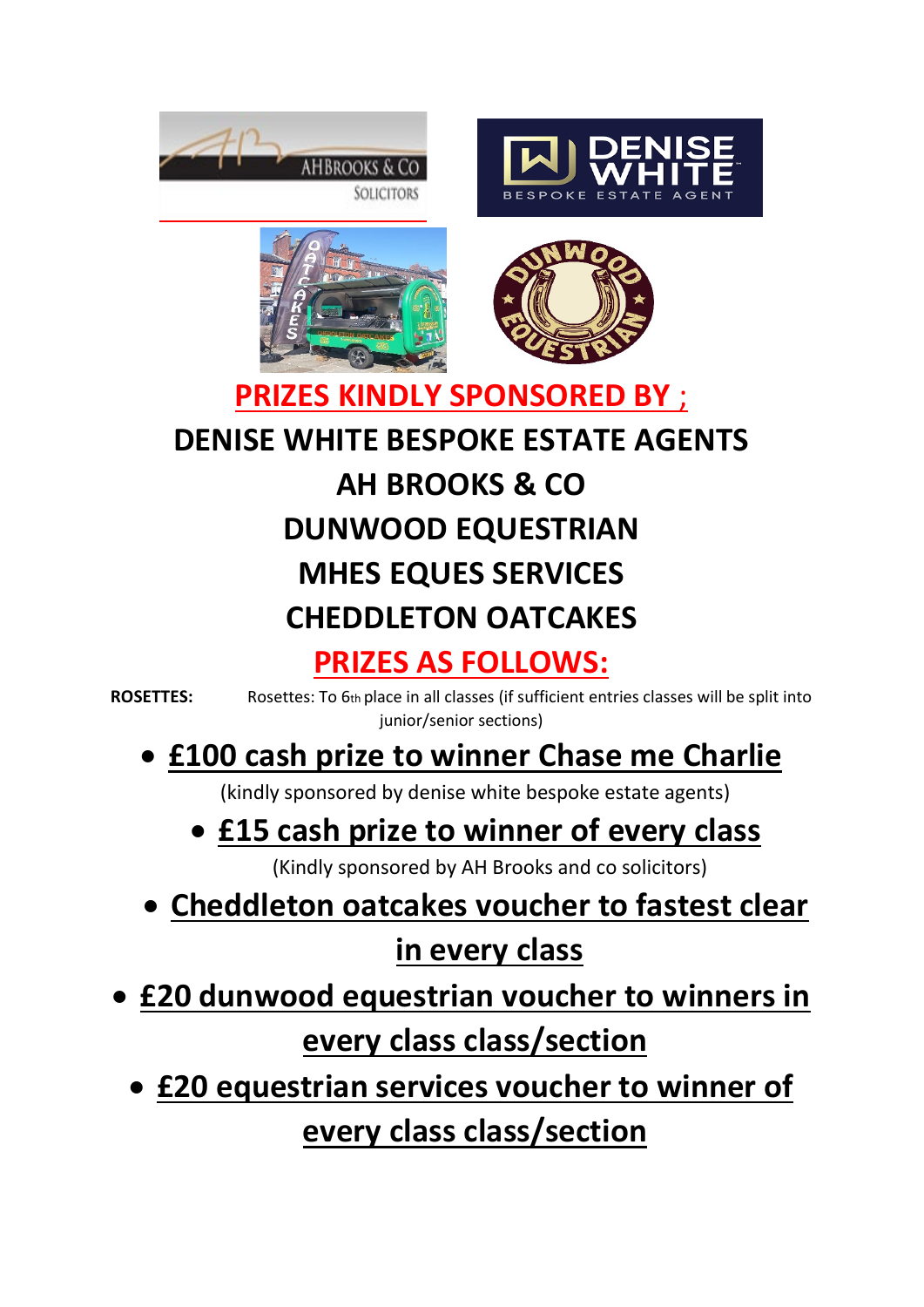# **Show jumping classes**

CLEAR ROUND FROM 10:00 FIRST CLASS TO COMMENCE AT 10:30 AM PROMPT NO UNAUTHORISED PERSON(S) ARE ALLOWED IN THE RING AT ANY TIME. CONSIDERATIONS/ADJUSTSMENTS WILL BE MADE TO COMPETITORS WITH MULTIPLE HORSES AND OR ENTRIES.

**Unless specified: All classes will run a two-phase competition. riders will leave the arena after the first round of jumps and, if clear, will re-enter for a jump off. This jump off consists of selected timed fences.** 

**\*(If no horse/rider combination is clear in !st phase those with 4 faults will jump 2nd phase for placings.)\***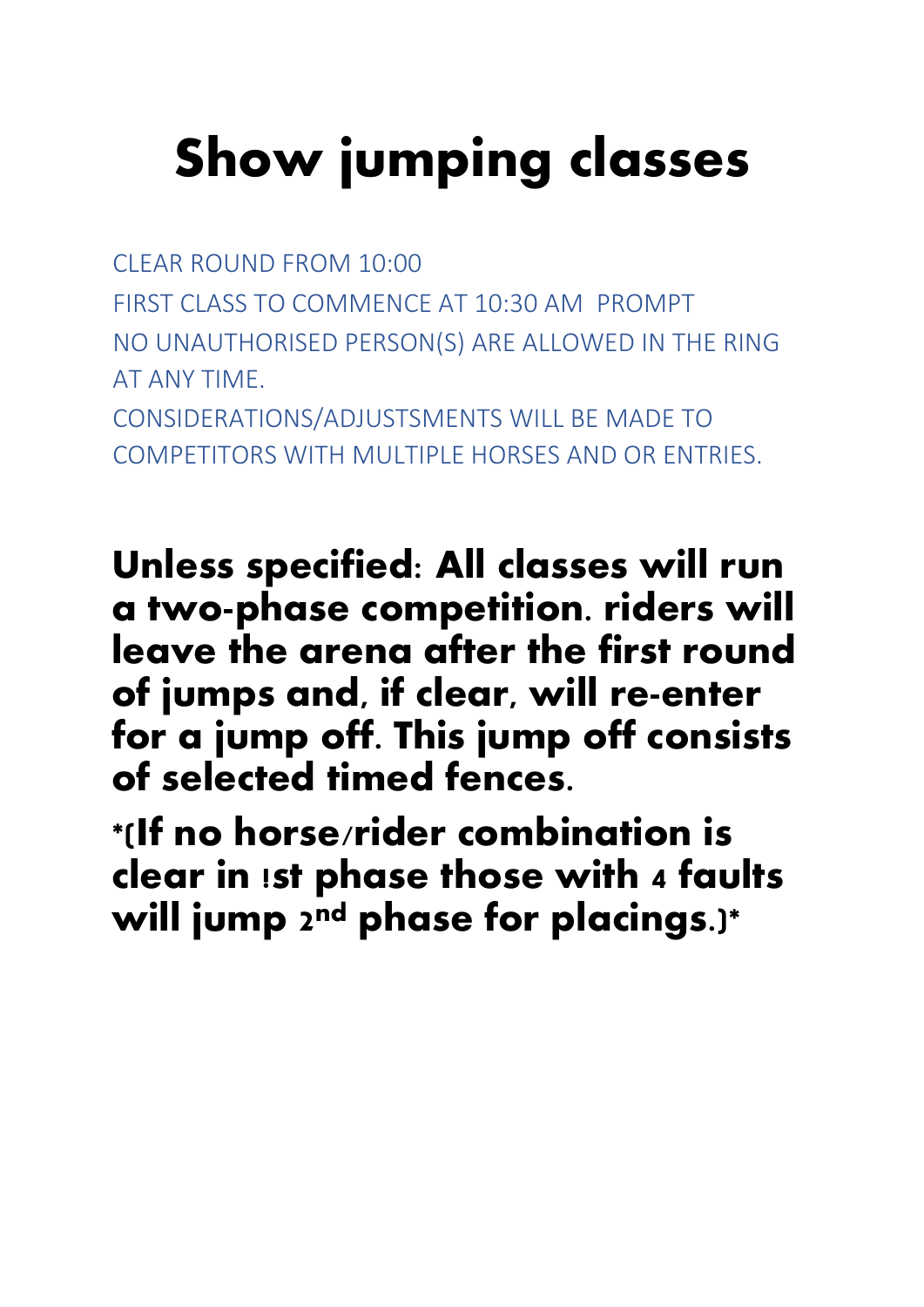## **CLEAR ROUND (All heights):**

### **Entry fee: £9:00 (rosettes on request)**

starting at 45cm. Please note: clear round will be open BETWEEN each class, following the same course and height of the respective class. Open to any combinations, lead rein and assistance welcome. If competitor is wishing to complete a clear round at a specific height, please see the judge in commentary box.

# **CLASS 1 (MAX HEIGHT 45CM);**

**Kindly sponsored by AH Brooks & co, Dunwood equestrian, Mhes- eques and cheddleton oatcakes** 

## (Clear round available prior to class start)

Maximum fence height not to exceed 45cm.

Entry fee: £12 advance / £15 on the day

#### **Prize fund:**

£15 cash prize to winner of every class (Kindly sponsored by AH Brooks and co solicitors

£20 Dunwood equestrian voucher

£20 Mhes-eques voucher.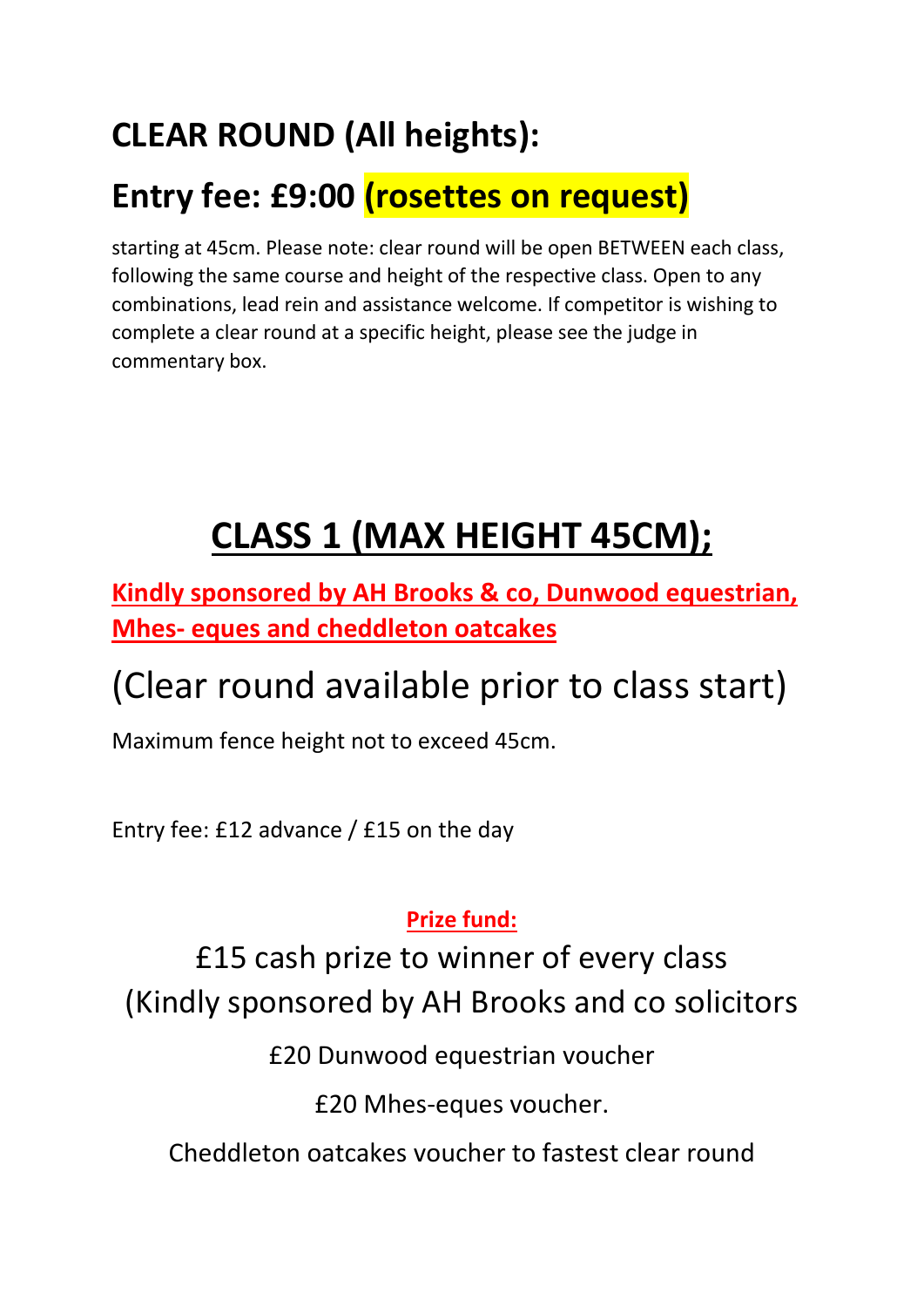# **CLASS 2 (MAX HEIGHT 60 CM);**

**Kindly sponsored by AH Brooks & co, Dunwood equestrian, Mhes- eques and cheddleton oatcakes**

# (Clear round available prior to class start please see the judge)

This will be run as a two phase competition. Riders will leave the arena after the first round of jumps and, if clear, will re-enter for a jump off. This jump off consists of selected timed fences.

Maximum fence height not to exceed 60cm.

Entry fee: £12 advance / £15 on the day

#### **Prize fund:**

£15 cash prize to winner of every class (Kindly sponsored by AH Brooks and co solicitors

£20 Dunwood equestrian voucher

£20 Mhes-eques voucher.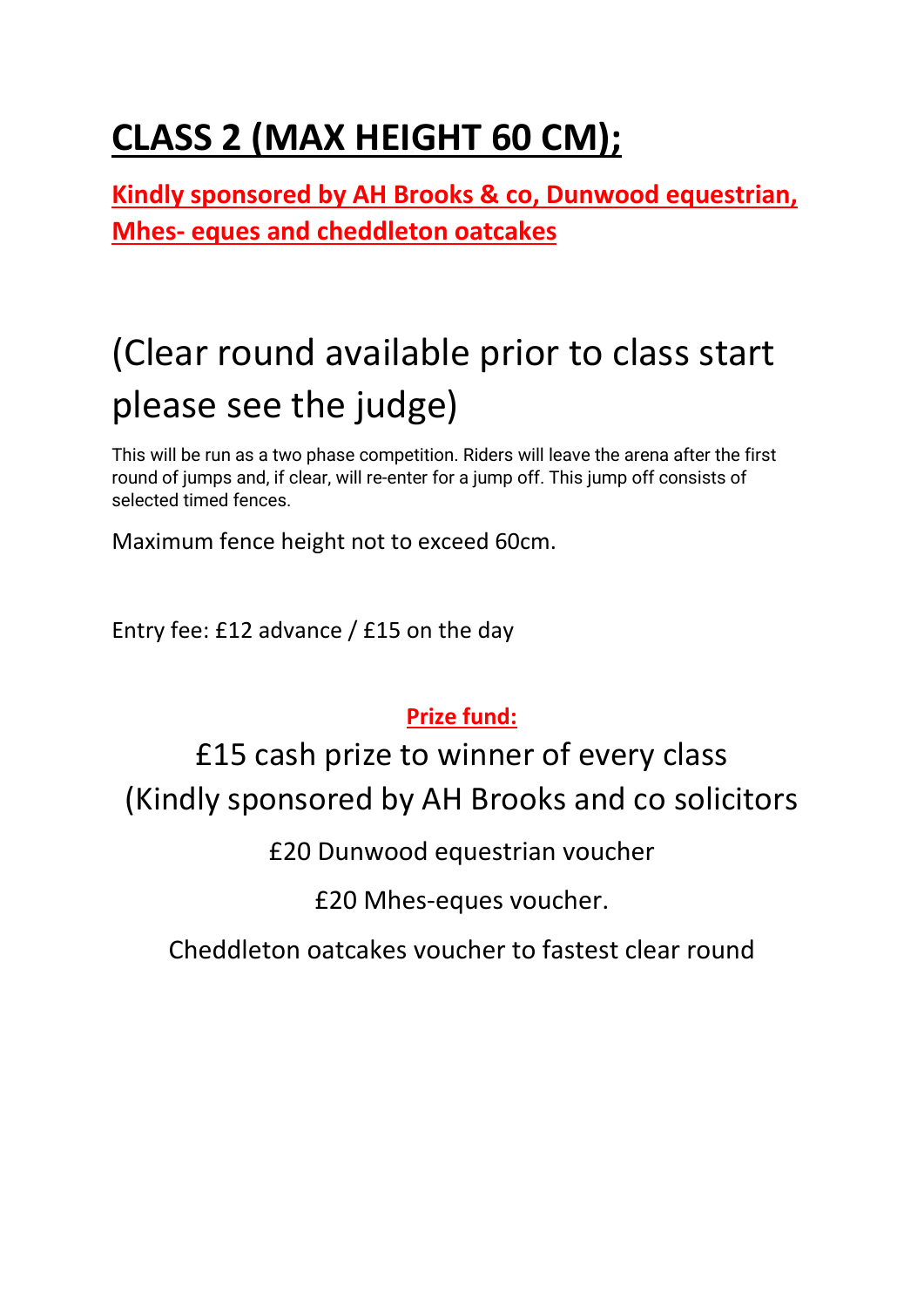# **CLASS 3 (MAX HEIGHT 70 CM);**

**Kindly sponsored by AH Brooks & co, Dunwood equestrian, Mhes- eques and cheddleton oatcakes**

# (Clear round available prior to class start please see the judge)

This will be run as a two phase competition. Riders will leave the arena after the first round of jumps and, if clear, will re-enter for a jump off. This jump off consists of selected timed fences.

Maximum fence height not to exceed 70cm. Please note: this class may include fillers/wall jumps.

Entry fee: £12 advance / £15 on the day

#### **Prize fund:**

£15 cash prize to winner of every class (Kindly sponsored by AH Brooks and co solicitors

£20 Dunwood equestrian voucher

£20 Mhes-eques voucher.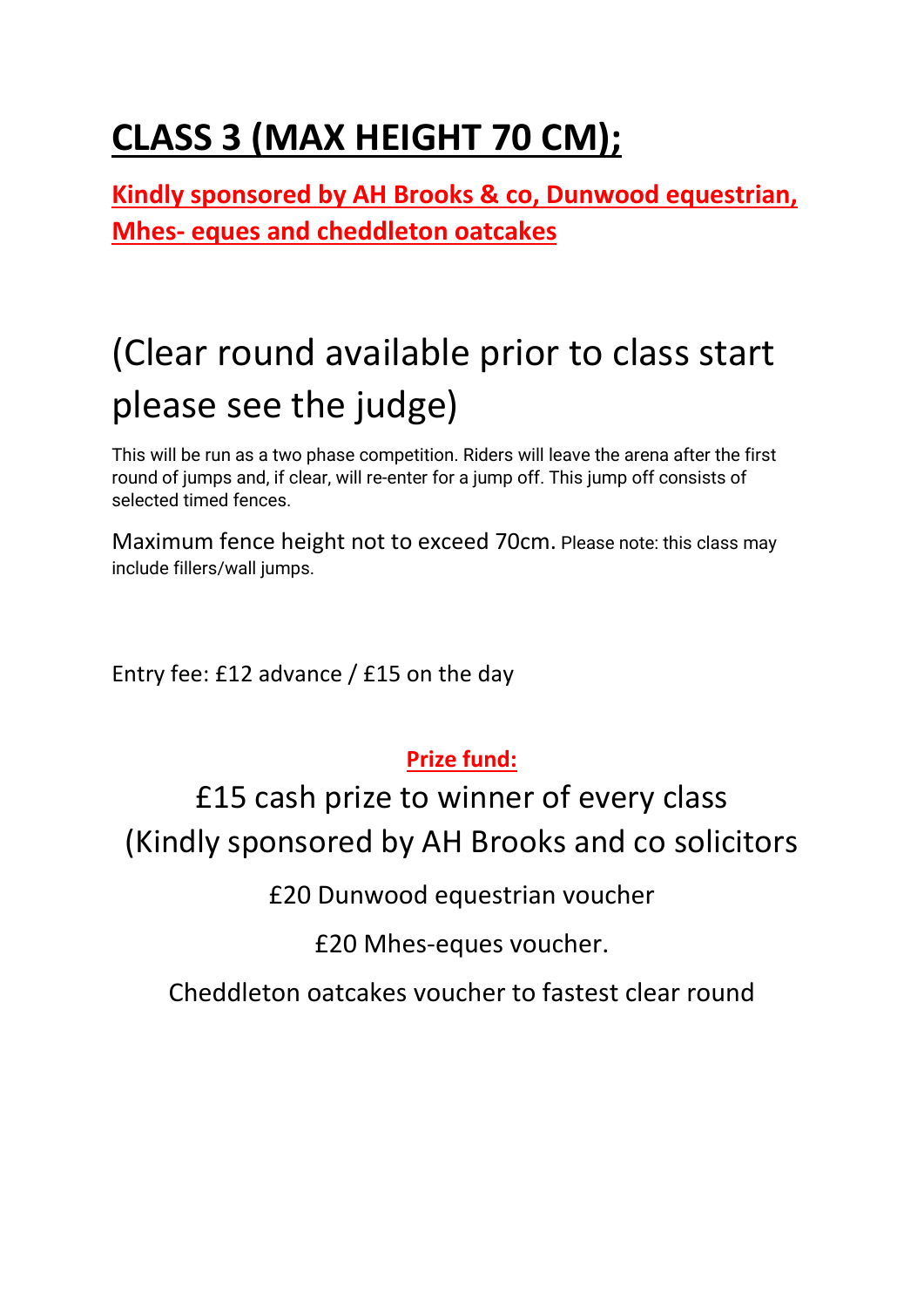# **CLASS 4 (MAX HEIGHT 80 CM);**

**Kindly sponsored by AH Brooks & co, Dunwood equestrian, Mhes- eques and cheddleton oatcakes**

# (Clear round available prior to class start please see the judge)

This will be run as a two phase competition. Riders will leave the arena after the first round of jumps and, if clear, will re-enter for a jump off. This jump off consists of selected timed fences.

Maximum fence height not to exceed 80cm.

Entry fee: £12 advance / £15 on the day

**Prize fund:**

£15 cash prize to winner of every class (Kindly sponsored by AH Brooks and co solicitors

£20 Dunwood equestrian voucher

£20 Mhes-eques voucher.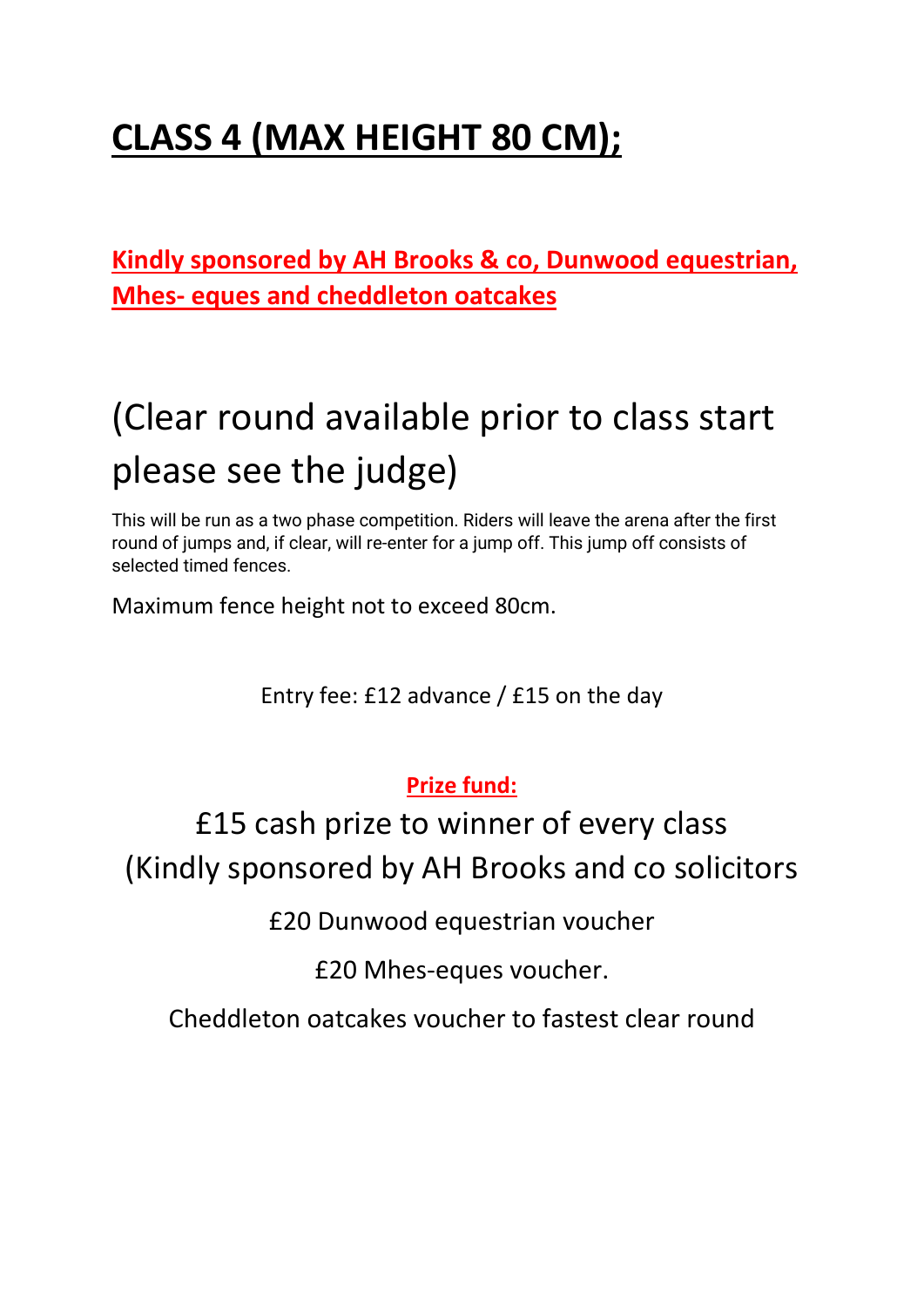# **CLASS 5 (MAX HEIGHT 90 CM);**

**Kindly sponsored by AH Brooks & co, Dunwood equestrian, Mhes- eques and cheddleton oatcakes**

# (Clear round available prior to class start please see the judge please see the judge)

This will be run as a two phase competition. Riders will leave the arena after the first round of jumps and, if clear, will re-enter for a jump off. This jump off consists of selected timed fences.

Maximum fence height not to exceed 90cm. Please note: this class may include fillers/wall jumps.

Entry fee: £12 advance / £15 on the day

#### **Prize fund:**

£15 cash prize to winner of every class (Kindly sponsored by AH Brooks and co solicitors

£20 Dunwood equestrian voucher

£20 Mhes-eques voucher.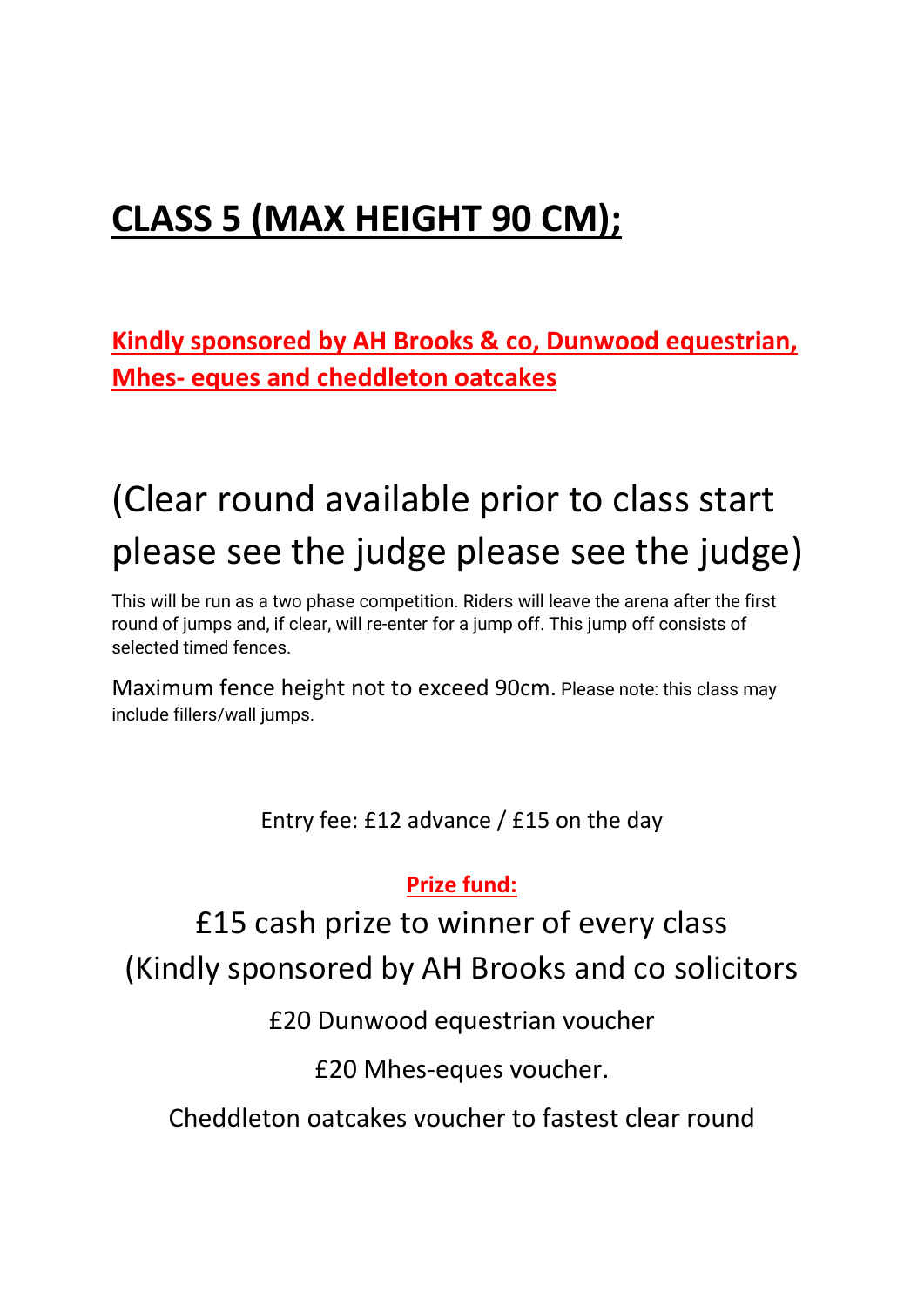# **CLASS 6 (MAX HEIGHT 1M);**

**Kindly sponsored by AH Brooks & co, Dunwood equestrian, Mhes- eques and cheddleton oatcakes**

### (Clear round available prior to class start)

This will be run as a two phase competition. Riders will leave the arena after the first round of jumps and, if clear, will re-enter for a jump off. This jump off consists of selected timed fences.

Maximum fence height not to exceed 1m. Please note: this class may include fillers/wall jumps.

Entry fee: £12 advance / £15 on the day

**Prize fund:**

### £15 cash prize to winner of every class (Kindly sponsored by AH Brooks and co solicitors

£20 Dunwood equestrian voucher

£20 Mhes-eques voucher.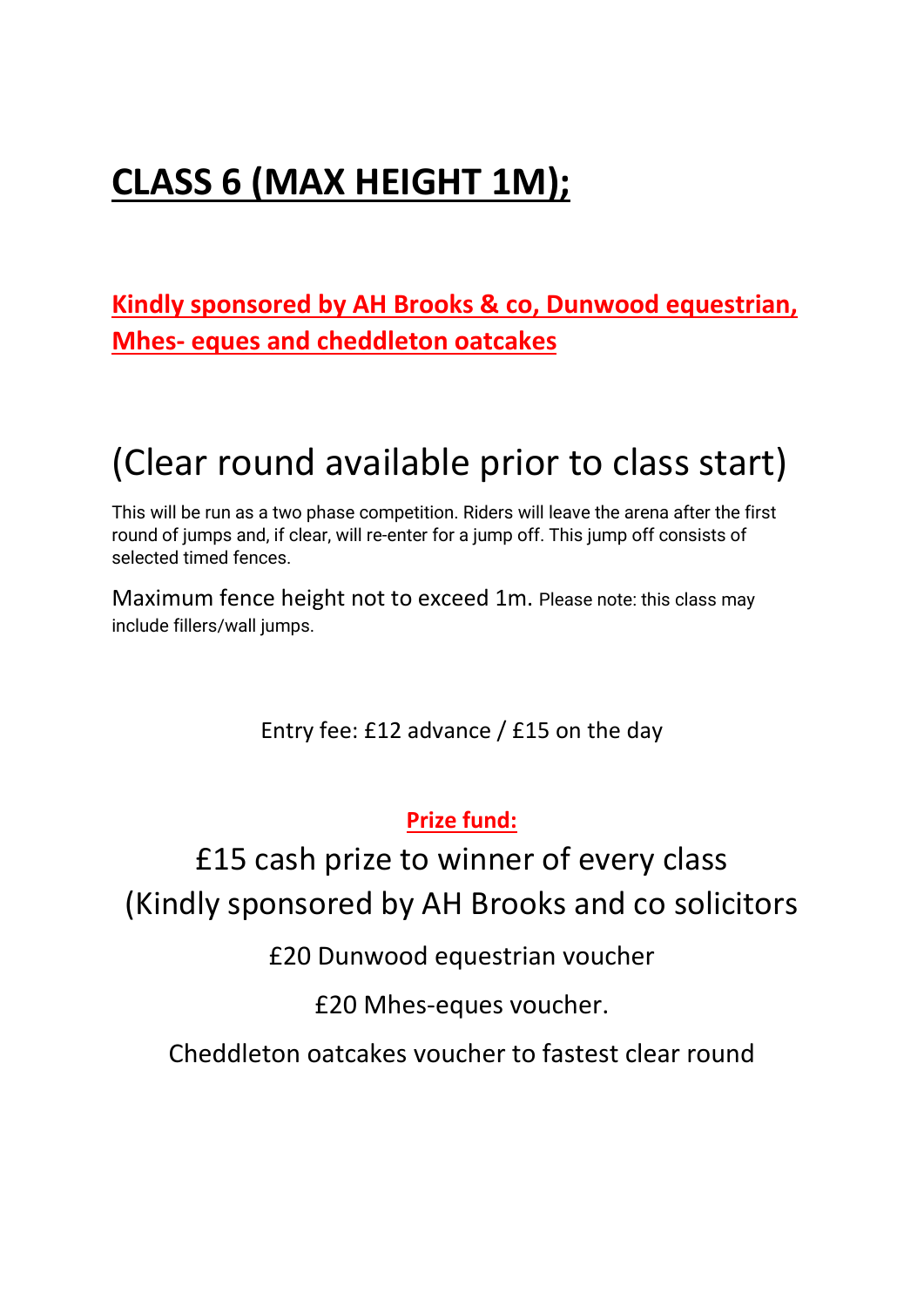### **CLASS 7 Chase me charlie;**

#### **£100 CASH PRIZE : Kindly sponsored by Denise white bespoke estate agents**

#### **\*Fence height will begin in accordance to entries in previous class\***

This will be run as a single fence competition. A prize will be given to horse/rider combination to clear the highest single fence. Judges discretion to be applied in every round regarding horse/rider combination & maximum height round.

Please note: this class may include fillers/wall jumps.

Entry fee: £12 advance / £15 on the day